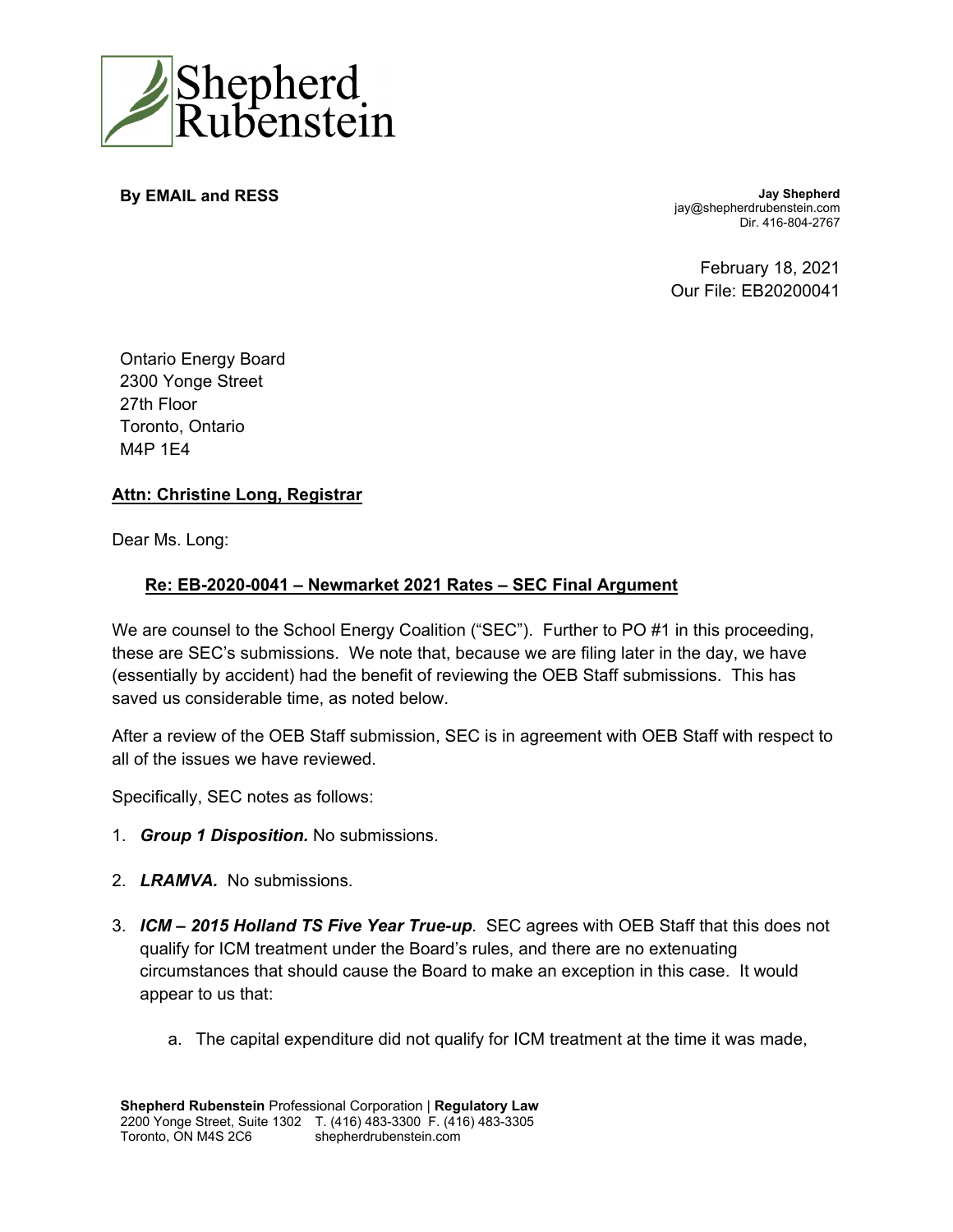## Shepherd Rubenstein

because the Applicant had voluntarily selected the Annual IR ratesetting method, which did not include access to the ICM. This is not an artifact of the OEB's policies at the time. It was a conscious choice by the Applicant, knowing that Annual IR brought with it both advantages and disadvantages. The fact that subsequently the Applicant entered into a merger didn't change that. The Board's MAADs policy is not intended to allow merging companies to reach back as far as they want to make ICM claims for prior periods.

- b. There is a concern that allowing the ICM claim today would effectively be retroactive ratemaking. In the same way as it is not acceptable to go back and change final rates for prior years, it is also not acceptable to reach back into prior finalized years for expenses in those years and try to claim recovery in a current year. While the technical aspects of that claim are different, the concept is the same. The costs for 2015 were either covered in final rates for that year, or were reflected in Boardapproved deferral and variance accounts at that time. This is neither. It is a 2015 cost that the Applicant seeks to claim in 2021. That is not appropriate.
- c. In any case, if an ICM claim were allowed in 2021, the 2015 amount would not qualify. As OEB Staff correctly points out, the amount claimable above the threshold is already completely spoken for by the 2021 true up. There is no room left to claim the 2015 true up, and since it is not a capital expenditure in 2021, it does not add to the available 2021 capital on which an ICM can be based.
- d. The Applicant argues that its financial viability may be compromised if it is not allowed to make this claim. SEC notes that, at the time of the merger application, the Applicant gave no indication that its financial viability was in any way in doubt, and in fact affirmed that it was and would continue to be in solid financial shape. If that has changed, then the Board has procedures available to facilitate a review of the finances of an LDC that has ROE more than 300 basis points below allowed ROE. Those would, however, involve a more complete review than simply an incremental payment to Hydro One made several years ago.
- e. The Applicant also notes that it is inherently unfair for Newmarket ratepayers to have the benefit of the use of the Holland TS for many years without having to pay for it until rebasing. SEC notes that this lengthy deferral of payment is because the Applicant has for many years deferred rebasing. They cannot complain that they are not able to include costs in rates if they have elected not to have rates set on a cost of service basis. In addition, SEC notes that Newmarket ratepayers have not in fact had any material benefit from the Holland TS, and may never have any benefit. As seen in Fig. 4.1 of ICM Appendix A (also included at p. 21 of the OEB Staff Submissions), the Newmarket load on the Holland TS has been negligible to date, and it is likely to continue to be low well into the future. The Newmarket ratepayers will not even get their money's worth out of the ten year true-up payment, let alone the five year true-up.